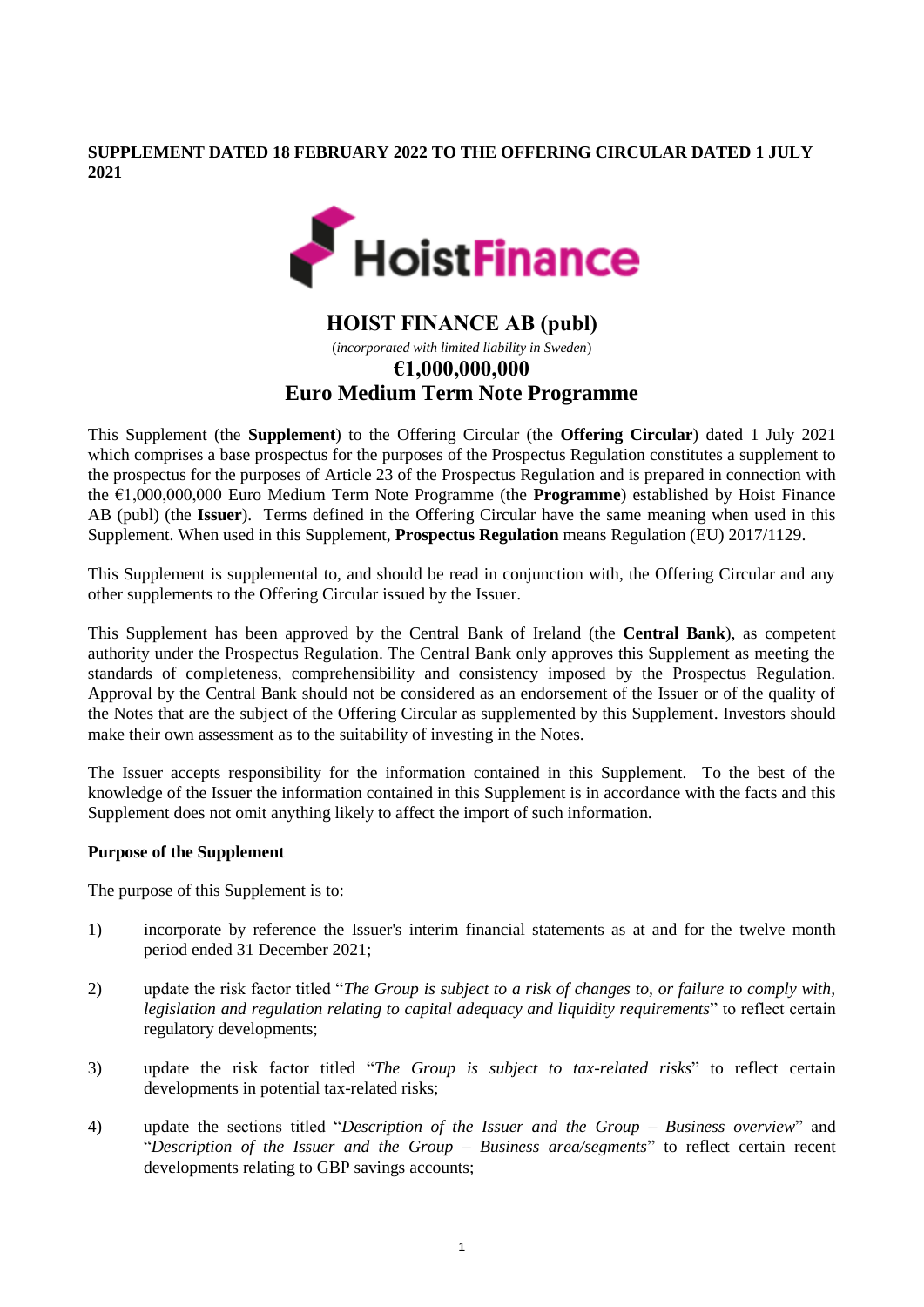- 5) update the sections titled "*Description of the Issuer and the Group – History*" and "*Description of the Issuer and the Group – Geographic presence*" to reflect certain major acquisitions;
- 6) update the section titled "*Description of the Issuer and the Group – Board of directors"* to reflect recent updates to the Board of Directors;
- 7) update the section titled "*Description of the Issuer and the Group – Executive Management Team*" to reflect recent updates to executive management; and
- 8) include a new "Significant or Material Change" statement.

### **1. Interim Financial Statements as at and for the twelve month period ended 31 December 2021**

On 8 February 2022 the Issuer published its consolidated unaudited interim financial statements as at and for the twelve month period ended 31 December 2021 (which can be viewed at [202202075775-1.pdf](https://vp201.alertir.com/afw/files/press/hoist/202202075775-1.pdf)  [\(alertir.com\)\)](https://vp201.alertir.com/afw/files/press/hoist/202202075775-1.pdf). By virtue of this Supplement, those interim financial statements are incorporated in, and form part of, the Offering Circular.

### **2. Regulatory developments**

The risk factor titled "*The Group is subject to a risk of changes to, or failure to comply with, legislation and regulation relating to capital adequacy and liquidity requirements*" on pages 28-30 of the Offering Circular shall be deemed deleted and replaced with the following:

"The Group is subject to capital adequacy and liquidity regulations, which aim to put in place a comprehensive and risk-sensitive legal framework to ensure enhanced risk management among financial institutions. In addition to the risk-based capital adequacy regulation, there is also regulation regarding leverage ratio (i.e. a capital requirement independent from the riskiness of the exposures, as a backstop). Regulations which have impacted the Group and are expected to continue to impact the Group include, among others, the EU Capital Requirements Directive 2013/36/EU, as amended (**CRD**), and the EU Capital Requirements Regulation (EU) No. 575/2013, as amended (**CRR**). CRD is supported by a set of binding technical standards developed by the European Banking Authority (the **EBA**). The regulatory framework will continue to evolve, and any resulting changes could have a material impact on the Group's business.

The capital adequacy framework includes, *inter alia*, minimum capital requirements for the components in the capital base with the highest quality: common equity tier 1 (**CET1**) capital, additional tier 1 capital and tier 2 capital. In addition to the minimum capital requirements, CRD provides for further capital requirements that are required to be satisfied with CET1 capital. Certain buffers may be applicable to the Issuer as determined by the SFSA. The countercyclical buffer rate is a capital requirement which varies over time and is to be used to support credit supply in adverse market conditions. Due to the COVID-19 pandemic the SFSA decided, on 16 March 2020, to decrease the countercyclical buffer to 0.0 per cent from 2.5 per cent, which is the rate applicable as of the date of this Offering Circular (as supplemented from time to time). However, the SFSA decided on 29 September 2021 to raise the countercyclical buffer rate to 1.0 per cent effective from 29 September 2022.

In November 2020, the SFSA introduced changes to its application of Swedish banks' and financial institutions' (including the Issuer) capital requirements in order to adapt them to the EU's so-called "banking package". The changes pertain primarily to changes in the application of Pillar 2 requirements (**P2R**) as well as the SFSA's position relating to the implementation of Pillar 2 guidance (**P2G**) and the application of the capital buffers. In May 2021, the SFSA published further guidelines on the application of the P2G to which banks and financial institutions are subject. Through the P2G, the SFSA informs a bank which capital level it expects the bank to hold over and above the minimum requirement, the P2R and the combined buffer requirement, to cover risks and manage future financial stresses. As of the date of this Offering Circular (as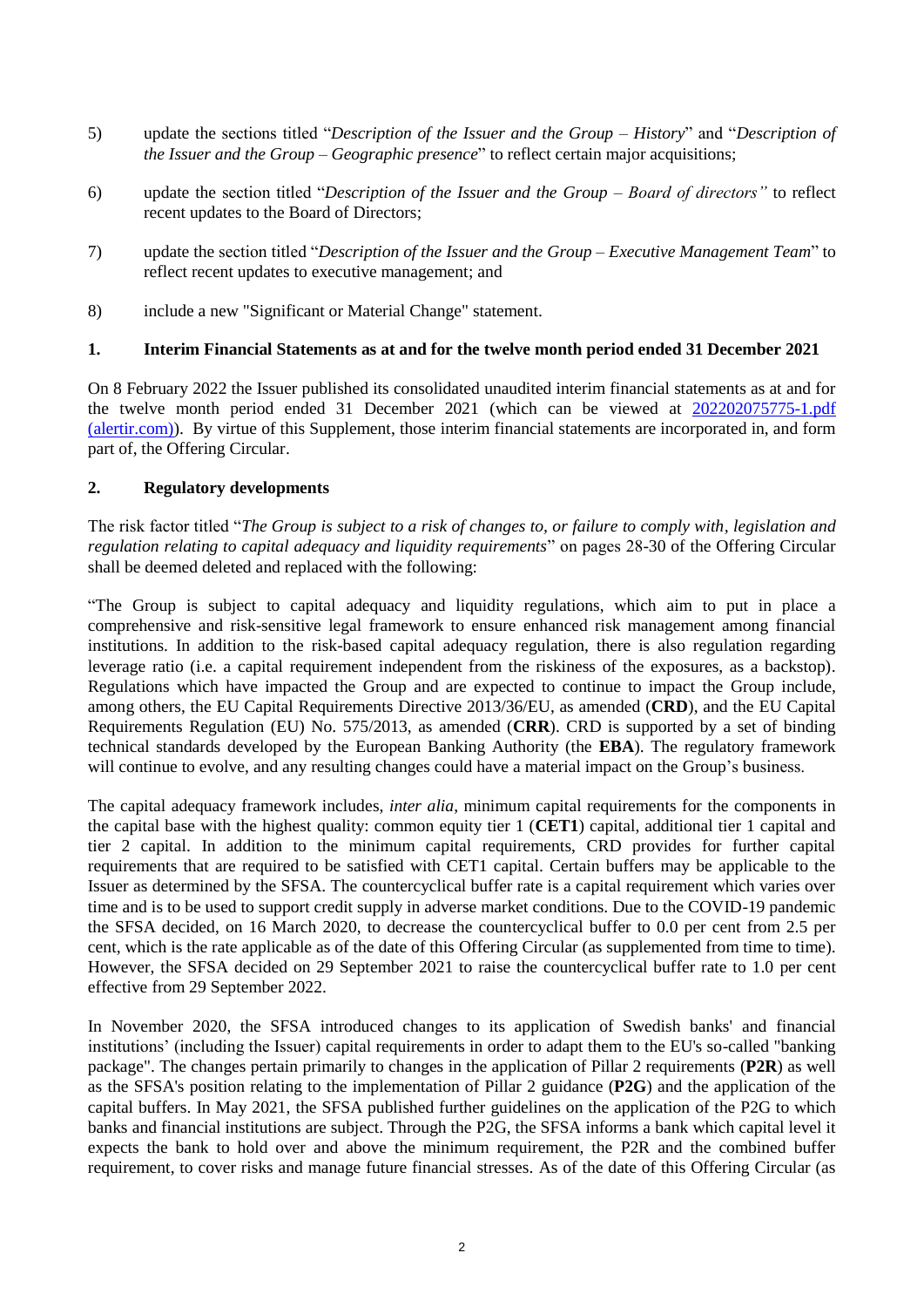supplemented from time to time), the SFSA has not yet conducted its assessment in relation to the Issuer. The size of a potential P2G buffer and its impact on the Issuer is therefore uncertain.

In addition, any changes to the assumptions the Group makes when purchasing portfolios may potentially have an impact on the value of the Group's portfolios. When the Group purchases portfolios, it makes assumptions regarding gross collections and collection costs and the net present value of expected gross collections is reflected in the balance sheet carrying value of the Group's portfolios. Should the Group experience higher collection costs than expected, for example due to lower collection efficiency or efficacy, changing laws or interpretations of applicable regulatory frameworks or changes in collection practices to more costly collection methods, such as increased use of legal systems, the profit and loss statement of the Group would be adversely affected. Should the Group experience increased credit risk on its portfolios, such that the Group recovers less than expected from its customers, causing gross cash collections on the Group's portfolios to decline, potentially significantly, these factors could consequently decrease the Group's revenue as well as lower the carrying value of the Group's portfolios as such changes could trigger revaluations. As such, the Group's result of operations would be affected accordingly which would impact the Group's equity and, in turn, the Group's capital adequacy. A market perception or actual shortage of capital could result in regulatory actions, including requirements to raise additional regulatory capital, to retain earnings or suspend dividends or the issuance of a public censure or imposition of sanctions. This may affect the Group's ability to generate a return on capital, purchase portfolios and pursue acquisitions or other strategic opportunities and may impact the Group's future growth potential. In addition, possible sanctions could include the revocation by the SFSA of the Issuer's licence as a "Credit Market Company", and the loss or suspension of such licence could impair or terminate the Group's access to deposit funding and the Group's ability to conduct business.

There is continued uncertainty with regards to the final calibration and implementation of further reforms proposed by the Basel Committee and the European Commission, and consequently the impact which these reforms may have on the Issuer's business. Any reforms which impose additional capital requirements on the Issuer generally or require the Issuer to hold increased capital against certain exposures or make certain provisions may have an impact on the growth and operations of the Issuer's business. On 26 April 2019, Regulation (EU) 2019/630 of the European Parliament and of the Council of 17 April 2019 amending the CRR as regards minimum loss coverage for non-performing exposures (**NPL Backstop**), entered into force requiring financial institutions, such as the Issuer, to make deductions from its CET1 capital to cover for non-performing loans (**NPLs**) on its regulatory balance sheet and effectively hold increased capital in the future for certain NPL exposures. In the aftermath of the COVID-19 pandemic, the European Commission issued an action plan intended to prevent a future build-up of NPLs. On 13 December 2021, the EBA followed up the action plan with proposed amendments to the regulatory technical standards on credit risk adjustments supplementing the CRR, relating to the calculation of risk weight of defaulted exposures. The proposed amendments change the recognition for Article 127(1) of the CRR of credit risk adjustments to account for the transaction price upon a sale of an NPL. The amount used to determine the appropriate risk weight will thus be outlined so that the purchase of an asset with a discount equal to the credit risk adjustments assigned to the exposure by the seller does not change its risk weight. In the first quarter of 2021, the Issuer completed its first unrated Italian securitisation transaction under a securitisation programme partnership agreement with an external investor. The securitisation programme is structured with a view to achieving significant risk transfer in accordance with Article 244 of the CRR by establishing a structure whereby the assets subject to the NPL Backstop are acquired by consolidated special purpose vehicles and funded through the issuance of tranches of notes where the subordinated notes are placed with external investors. In 2019, the Issuer completed a stand-alone Italian rated securitisation transaction, also structured with a view to achieving significant risk transfer in accordance with Article 244 of the CRR. However, there is a risk that the establishment of the securitisation structure or any other holding structures will not be successful or effectively address the adverse effect of the NPL Backstop.

The Group's business, as well as external conditions, is constantly evolving. As a result, and to ensure compliance with the changing regulatory landscape, the Group may need to increase its own funds in the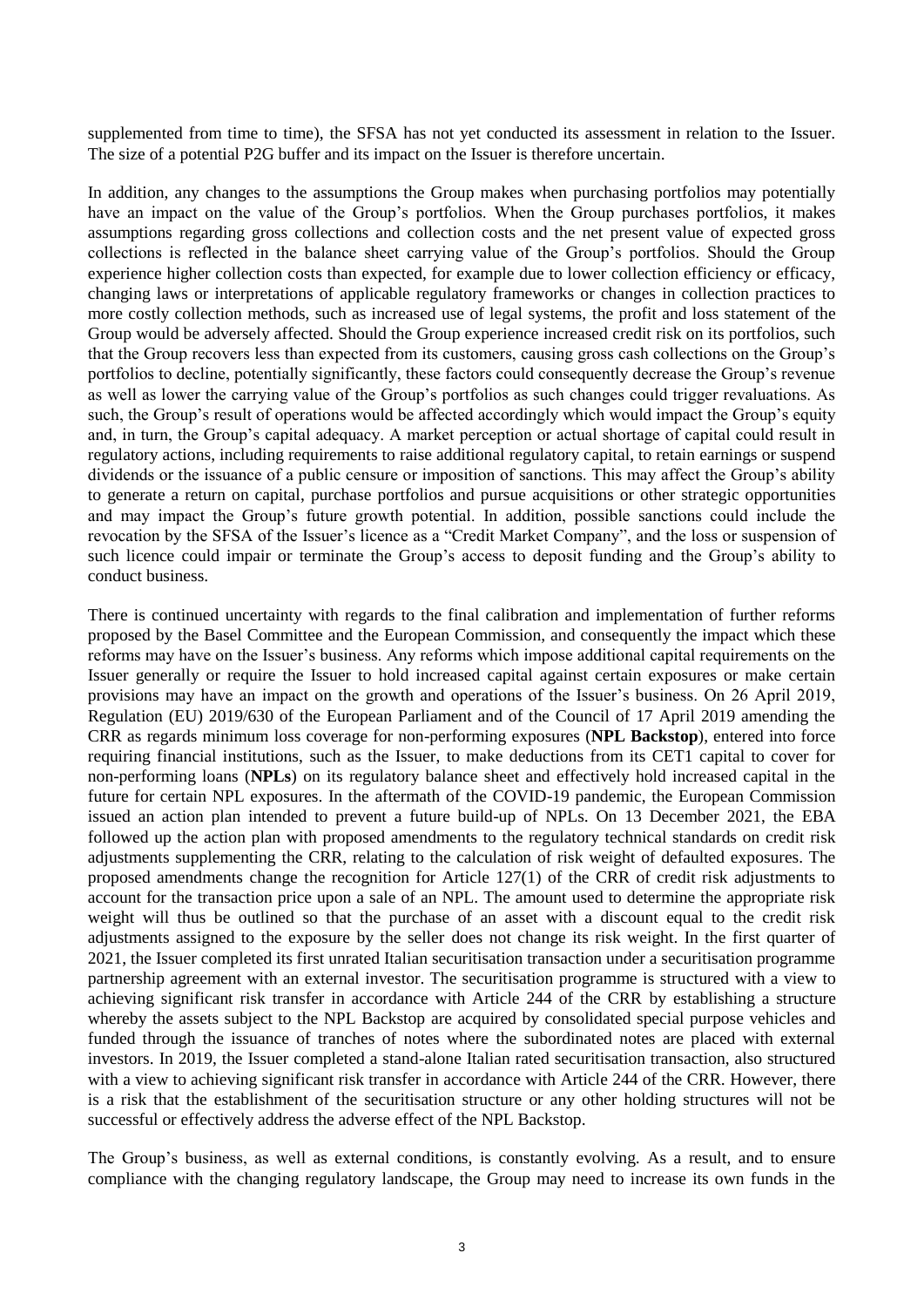future, by reducing its lending or investment in other operations or raising additional capital. Such capital, whether in the form of debt financing, hybrid capital or additional equity, may not be available on attractive terms, or at all. Further, regulatory changes could result in the Issuer's existing regulatory capital ceasing to count either at the same level as present or at all, in changes to the current risk weights to the Group's assets or in the Group being restricted from holding assets such as non-performing debt portfolios. If any entity of the Group is required to make additional provisions, increase its reserves or capital, or exit or change its approach to certain businesses as a result of, for example, the initiatives to strengthen the regulation of credit institutions, this would materially adversely affect the Issuer's and/or the Group's results of operations and financial condition, all of which may adversely affect the Group's abilities to raise additional capital.

Serious or systematic deviations by the Group from the above regulations would most likely lead to the SFSA determining that the Group's business does not satisfy the statutory soundness requirement for credit institutions and thus result in the SFSA imposing sanctions on the Group. Further, any increase in the capital and liquidity requirements could have a negative effect on the Group's liquidity (should its revenue streams not cover continuous payment to be made under its issued capital), funding (should it not be able to raise funding on attractive terms, or at all), financial condition (should liquidity and funding be negatively affected) and results of operations (should its costs increase)."

## **3. Tax-related risks**

The risk factor titled "*The Group is subject to tax-related risks*" on page 34 of the Offering Circular shall be deemed deleted and replaced with the following:

"The Group conducts operations in multiple European countries and is thus subject to taxation and tax laws and regulations in several jurisdictions. The Group has implemented cross-border arrangements within the Group, for example regarding allocation of certain functions such as preparation and analysis of investment decisions, purchase of debt portfolios and collection activities relating to debt portfolios between companies in the Group, which expose the Group to tax risks relating to among other things transfer pricing. The Group has also adopted, and regularly updates, Group transfer pricing policies setting out the framework for how the Group prices activities carried out within the Group. The Group has identified potential tax exposures in various jurisdictions in which the Group operates relating primarily to VAT, transfer pricing, permanent establishment and corporate income tax. Certain identified exposures concern significant amounts individually and the aggregate amount of the risks combined is material.

The Group is exposed to potential tax risk resulting from the varying applications and interpretations of tax laws, treaties, regulations and guidance, including in relation to corporate income tax, VAT and the other identified exposures. There is a risk that relevant tax authorities in the jurisdictions in which the Group operates may disagree with, and subsequently challenge, the Group's positions. As an example, in July 2021 following developments in an ongoing tax audit, the Group announced that it had reviewed its total provisions for tax risks. This resulted in additional provisions, which had a net effect of the tax risk provision totalling SEK -97 million during the second quarter of 2021. Accordingly, should the Group be subject to adverse tax decisions relating to either identified or unidentified potential tax exposures, this could change the Group's actual tax exposure, both on a Group and individual country basis, and result in significantly increased tax liabilities, including accrued interest and penalties, which would have a material adverse effect on the Group's business, results of operations and financial position.

There is also a risk that the Group's tax status may be changed as a consequence of amended laws, tax treaties or other provisions. For example, tax structuring within international groups has increasingly become a corporate social responsibility issue and following the rapid development and implementation of the Base Erosion and Profit Shifting (**BEPS**) Action Plan, launched by the Organisation for Economic Co-operation and Development (OECD) and supported by the EU, the BEPS may lead to a stricter interpretation of various tax rules and concepts as well as increased global tax coordination among jurisdictions. In the financial year 2020, the Group's tax expenses totalled SEK 41 million, which translates into an effective tax rate of 50 per cent. There is a risk that amended laws, tax treaties or other provisions, which may apply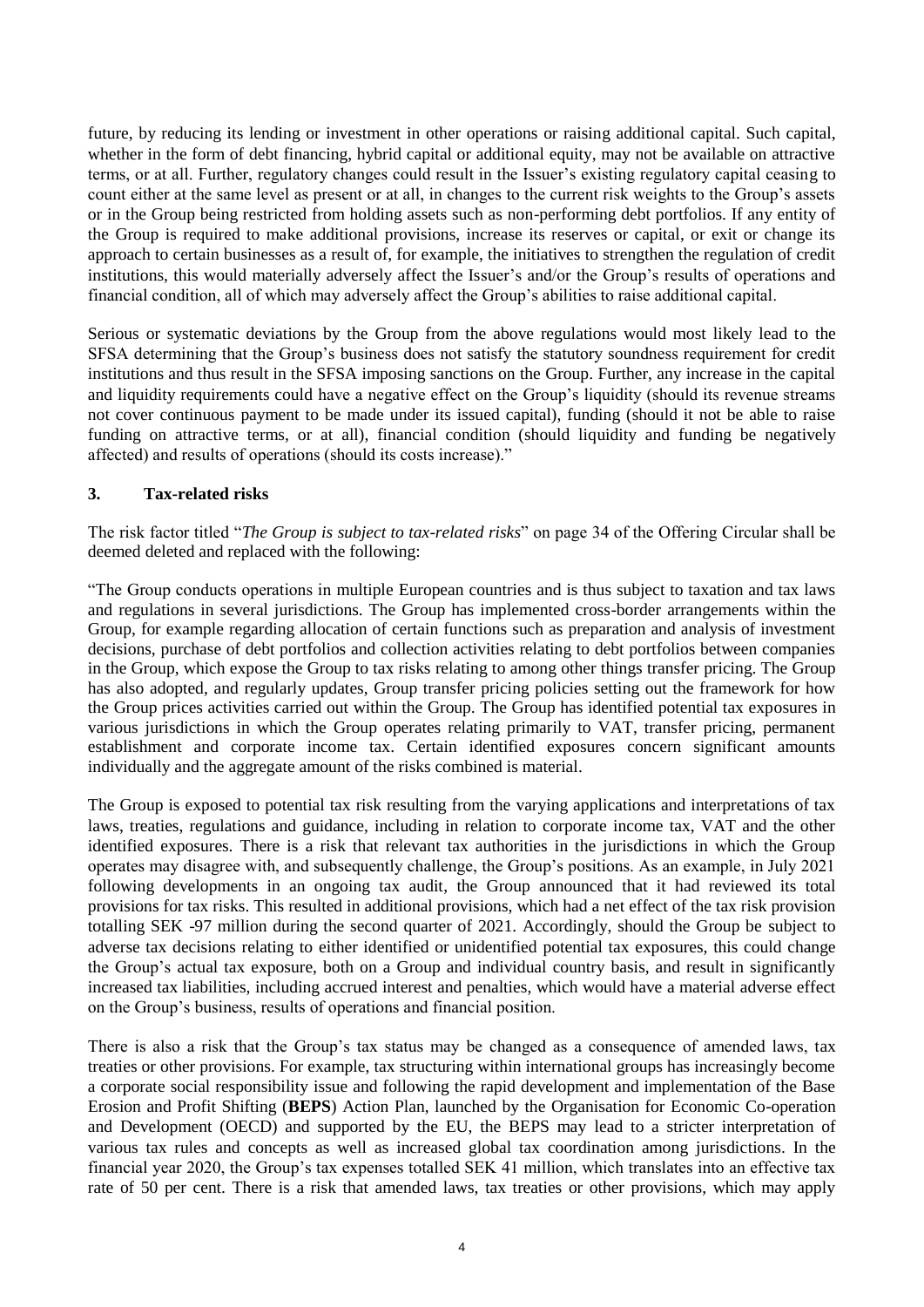retroactively, will lead to increased tax expenses and a high effective tax rate for the Group, which would negatively affect its results of operations."

### **4. GBP savings accounts**

4.1 The section under the heading "Business overview" on page 141 of the Offering Circular shall be deemed deleted and replaced with the following:

"Hoist Finance specialises in purchasing unsecured NPLs, originated by international banks and other financial institutions. Hoist Finance has operations in 13 countries across Europe including its registered office and headquarters in Stockholm, Sweden. Hoist Finance has in the past also selectively purchased overdue debt from utilities, telecommunications companies and other consumer companies and is, in certain markets, purchasing performing and secured loans. After purchasing a portfolio, Hoist Finance collects payments from the customers primarily by agreeing to sustainable payment plans. The collections in relation to the Group's purchased portfolios are largely managed through the Group's 12 in-house collection platforms across Europe, which are complemented, where appropriate, by carefully selected local external debt servicing partners.

In addition to debt purchasing, Hoist Finance also provides, to a limited extent, debt servicing to collect overdue debt on behalf of third parties in selected European markets. Hoist Finance engineers and implements tailored debt collection strategies and solutions to maximise cash flow streams from overdue debt for clients who have decided to outsource their debt collection function.

As a Swedish Credit Market Company, the Issuer is able to offer corporate and retail deposits to the general public that are fully covered by the Swedish state-provided deposit guarantee scheme, which currently guarantees an amount of SEK 1,050,000 for each depositor. The Issuer has operated a traditional internetbased retail deposit product in Sweden since 2009 under the HoistSpar brand. In 2017, Hoist Finance launched EUR savings accounts in Germany and, since June 2021, Hoist Finance offers GBP savings accounts available to UK customers through one of the largest deposit savings platforms in Europe. This provides the Group with a cost-efficient, flexible and reliable source of funding that is largely used to fund portfolio purchases."

4.2 The section under the sub-heading "*Savings products*" on pages 145-146 of the Offering Circular, under the heading "Business areas/segments", shall be deemed deleted and replaced with the following:

"The Issuer is regulated and supervised by the SFSA as a Credit Market Company. As such, the Issuer has the ability to accept corporate and retail deposits from the general public that are covered by the Swedish state-provided deposit guarantee scheme. This scheme guarantees an amount of SEK 1,050,000 for each depositor should a guarantee-covered provider of deposits enter into bankruptcy or should the SFSA otherwise decide that the guarantee should become effective. The Issuer uses deposits to fund a significant portion of the Group's debt portfolios. The Issuer's deposit-taking scheme allows the Issuer to secure funding at comparatively low costs and gives the Issuer access to a substantial source of liquidity. This solid liquidity position has been essential in enabling Hoist Finance's high levels of portfolio purchases in recent years.

The Issuer's online deposit platform in Sweden, HoistSpar, is offered to private individuals and companies. HoistSpar was established in 2009 (term deposits launched in late 2012). The Issuer's depositor base in Sweden consisted as of 31 December 2020 of 41,027 customers with a total deposit balance of SEK 10.6 billion. Term deposits can be withdrawn immediately upon payment of a withdrawal fee.

The Issuer also offers savings accounts in Germany, through one of the largest deposit savings platforms in Europe. The Issuer's depositor base in Germany consisted as of 31 December 2020 of 38,242 customers with a total deposit base of EUR 682 million, corresponding to a book value of SEK 7.4 billion.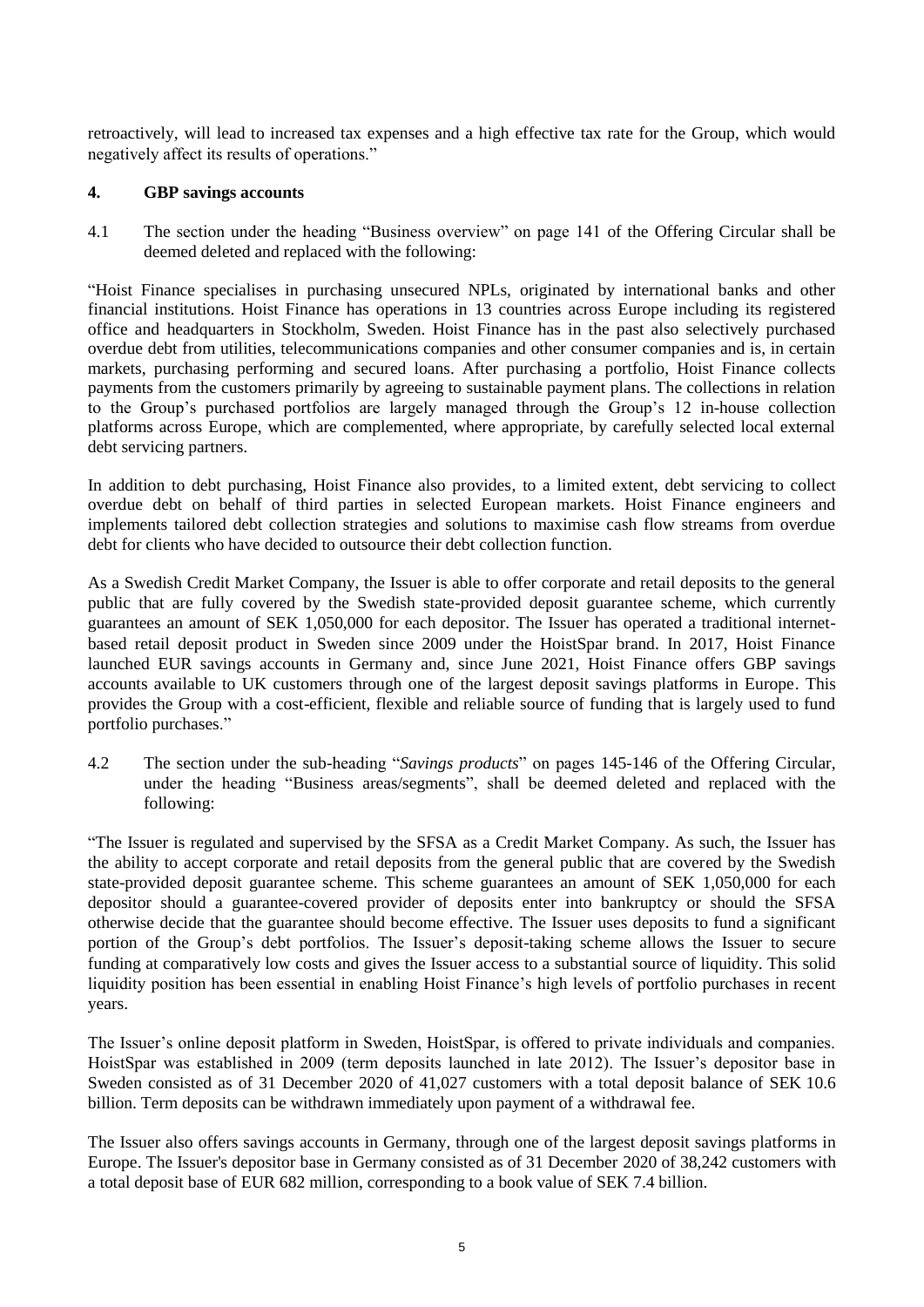Since June 2021, the Issuer offers GBP savings accounts available to UK customers through one of the largest deposit savings platforms in Europe.

Historically, the availability of funding under the Issuer's deposits has been very stable with limited outflow and inflow, primarily driven by the interest rates the Issuer offers, which may be adjusted in accordance with the Issuer's liquidity needs. The main objective of the deposit schemes is to facilitate a low-volatility (with regards to nominal amounts) and cost-effective funding source, while being a well-perceived provider of savings products."

#### **5. Major acquisitions**

5.1 The second row, titled "2021", in the table on page 143 of the Offering Circular, under the heading "History", shall be deemed deleted and replaced with the following:

| 2021 | Hoist Finance concluded a securitisation programme partnership agreement with an external investor<br>and completed the inaugural transaction under that securitisation programme. |
|------|------------------------------------------------------------------------------------------------------------------------------------------------------------------------------------|
|      |                                                                                                                                                                                    |
|      | Hoist Finance announced a SEK 350 million negative impairment reflecting the prolonged nature of                                                                                   |
|      | the COVID-19 pandemic and increased uncertainty around the expected recovery.                                                                                                      |
|      | Introduction of GBP savings accounts available to UK customers.                                                                                                                    |
|      | Hoist Finance entered into an agreement with Alpha Bank to acquire a Greek debt portfolio. The total                                                                               |
|      | outstanding balance is approximately EUR 2.1 billion and the total investment is EUR 108 million.                                                                                  |

5.2 The section under the sub-heading "*Greece*" on page 152 of the Offering Circular, under the heading "Geographic presence", shall be deemed deleted and replaced with the following:

"In 2016 Hoist Finance entered into a strategic partnership as part of a consortium, consisting of Hoist Finance, Qualco S.A. and PricewaterhouseCoopers Business Solutions S.A., selected via a tender process initiated by the Bank of Greece, to manage an aggregated NPL portfolio of 16 Greek banks and financial institutions under liquidation and to drive the reorganisation and optimisation of the underlying entities. Total assets of the NPL portfolio amount to approximately EUR 9 billion and cover all major asset classes. In November 2018 Hoist Finance concluded its first transaction in the Greek market through the acquisition of a EUR 74 million portfolio of non-performing, unsecured consumer and small business loans from Greek Alpha Bank.

In addition, Hoist Finance has established a wholly owned local subsidiary, Hoist Hellas S.A., licensed as a credit servicing firm by the Bank of Greece.

During the financial year ending 31 December 2020, the Group had an average of 6 full-time employees in Greece.

In 2021, Hoist Finance entered into an agreement with Alpha Bank to acquire a Greek portfolio of NPLs, compromising unsecured consumer loans and a minor part small enterprise loans and secured loans. The total outstanding balance is approximately EUR 2,1 billion and the total investment is EUR 108 million. The transaction is expected to close during the first quarter of 2022."

#### **6. Board of Directors**

The section under the heading "Board of directors" on pages 154-156 of the Offering Circular shall be deemed deleted and replaced with the following:

"Following an Extra General Meeting of the Issuer's shareholders held on 17 February 2022, the Board of Directors consists of six members elected by the General Meeting of Shareholders. The table below sets forth the name and current position of each Board member.

| $\sim$<br><b>Name</b> |              | <b>L</b> oomd<br>member since |
|-----------------------|--------------|-------------------------------|
| Lars                  | <b>Chair</b> | 2022                          |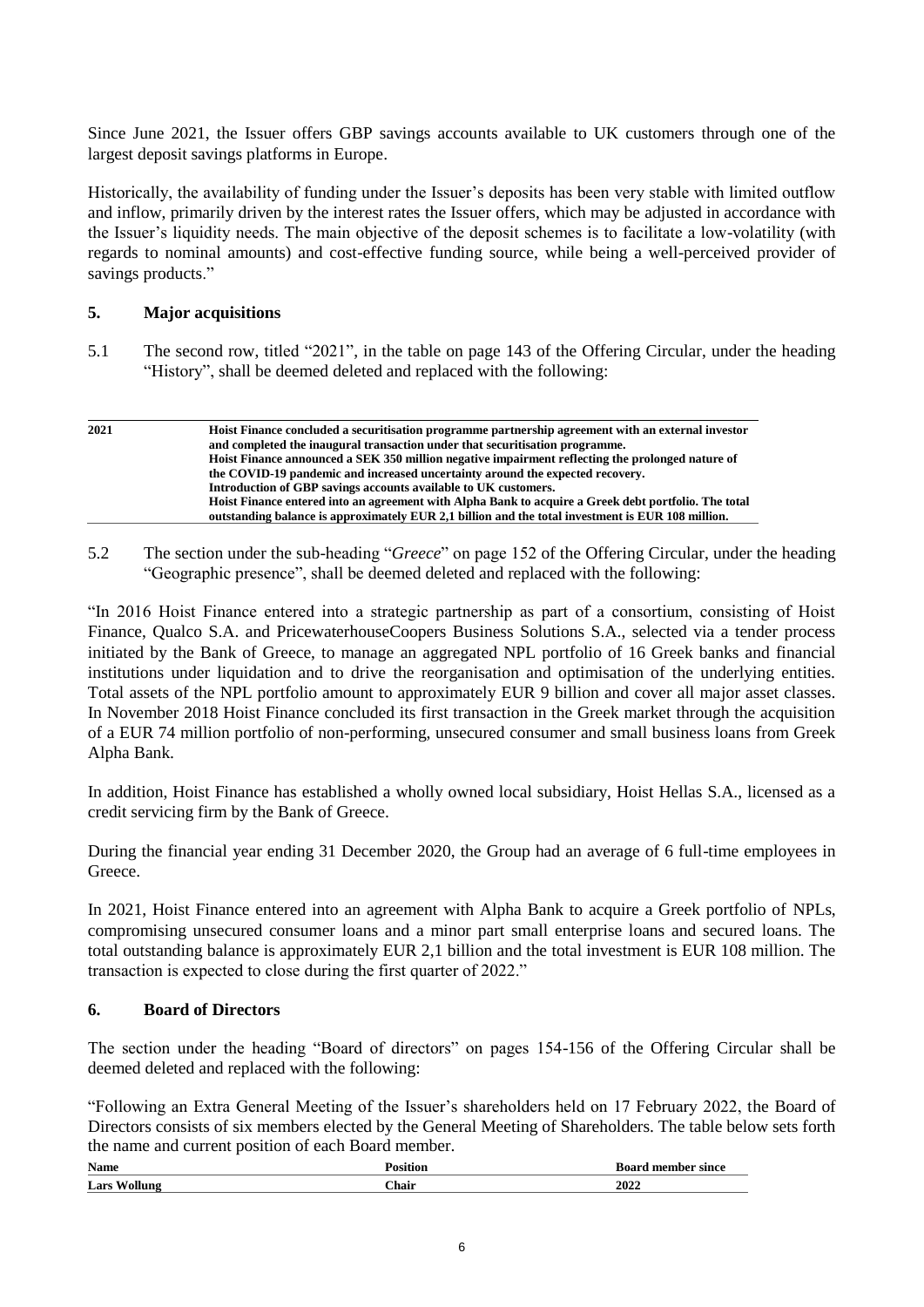| <b>Bengt Edholm</b>           | Member        | 2022 |
|-------------------------------|---------------|------|
| <b>Christopher Rees</b>       | Member        | 2022 |
| <b>Camilla Philipson Watz</b> | Member        | 2022 |
| <b>Rickard Westlund</b>       | <b>Member</b> | 2022 |
| <b>Peter Zonabend</b>         | Member        | 2021 |

### *Lars Wollung*

Born 1961. Chair of the Board and Board member since 2022.

*Principal education:* Civil engineer, KTH Royal Institute of Technology and Master of Science in Economics, Stockholm School of Economics.

*Other on-going principal assignments:* Senior advisor to EQT, chairman of the board of RaySearch Laboratories and Dignisia and board member of Bluestep Bank.

#### *Bengt Edholm*

Born 1956. Board member since 2022.

*Principal education*: Master of Science in Economics, Uppsala University.

*Other on-going principal assignments:* Board member and chairman of the risk and compliance committee of Collector.

## *Christopher Rees*

Born 1972. Board member since 2022.

*Principal education:* Master of Science in Finance and Accounting, London School of Economics.

*Other on-going principal assignments:* Board member of Econnext and Seerave and strategic advisor to Cogniteam.

#### *Camilla Philipson Watz*

Born 1975. Board member since 2022.

*Principal education:* Master of Laws, Stockholm University.

*Other on-going principal assignments:* Chief Legal Officer of Borgo.

### *Rickard Westlund*

Born 1966. Board member since 2022.

*Principal education:* Master of Science in Economics, Örebro University.

*Other on-going principal assignments:* Chief Executive Officer of Ropo Capital.

### *Peter Zonabend*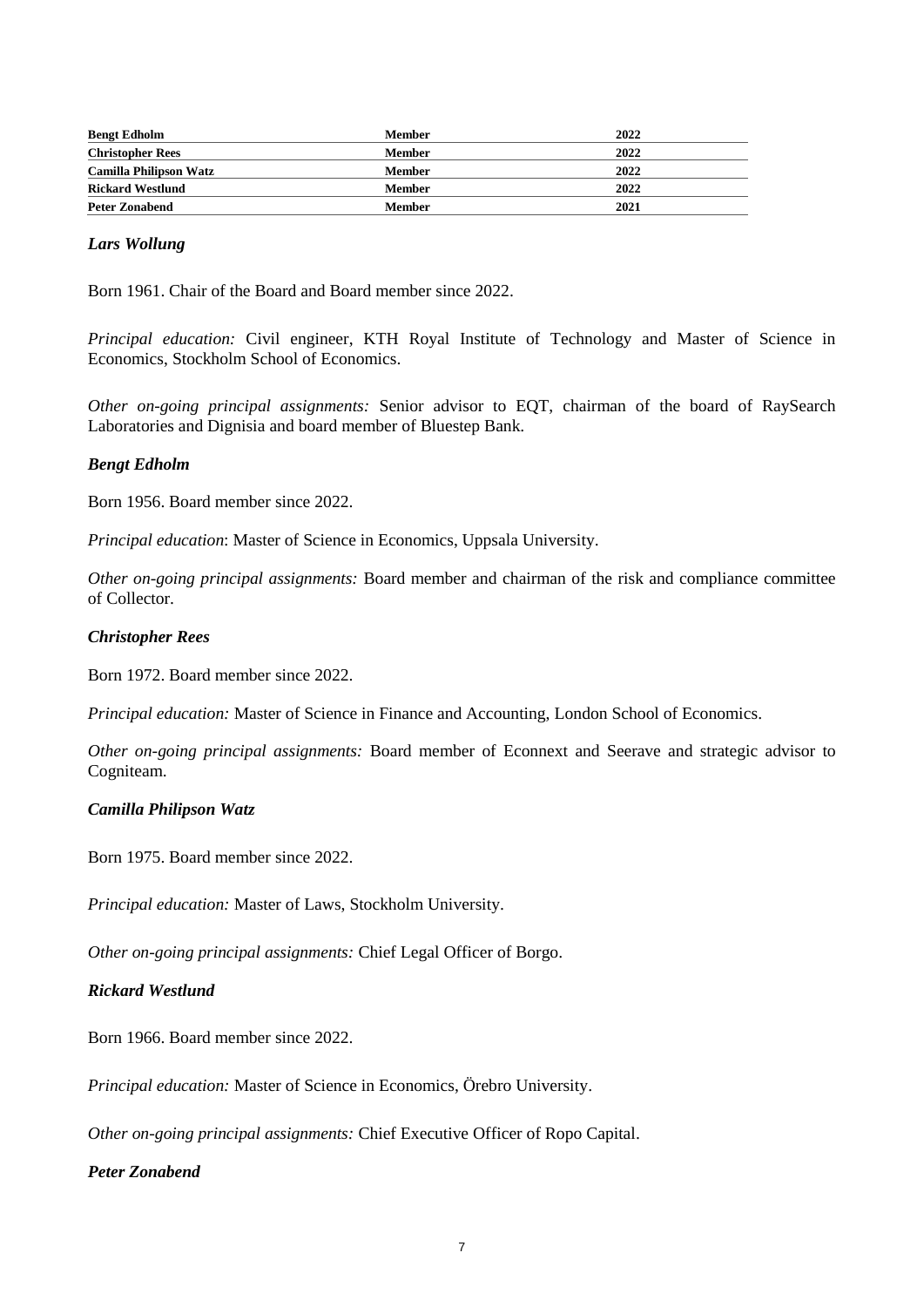Born 1980. Board member since 2021.

*Principal education*: Master of Laws and Bachelor of Science in Business, General Business Administration and Economics, Stockholm University and European Master in Law and Economics Programme, Aix-Marseille III, Aix-en-Provence.

*Other on-going principal assignments:* Chief Executive Officer of Arwidsro Fastighets AB and member of the board of directors of Oasmia Pharmaceutical."

## **7. Executive Management Team**

The section under the heading "Executive Management Team" on pages 157-159 of the Offering Circular shall be deemed deleted and replaced with the following:

"The Executive Management Team of the Group consist of a team of eight persons.

## *Per Anders Fasth*

Acting Chief Executive Officer

Born 1960. Hoist Finance employee since 2021.

*Principal education*: Master of Science, Stockholm School of Economics.

*Other on-going principal assignments:* Chairman of the board of directors of Lyra Financial Wealth AB and FundedByMe Crowdfunding Sweden AB (publ), and member of the board of directors of the Issuer and Atle Investment Services AB.

### *Fabien Klecha*

Chief Investment Officer

Born 1984. Hoist Finance employee since 2012.

*Principal education*: Bachelor Degree in Business Administration, Università Commerciale L. Bocconi (Italy). Master Degree in Management, HEC Paris (France).

*Other on-going principal assignments*: Not applicable.

### *Christian Wallentin*

Chief Financial Officer

Born 1975. Hoist Finance employee since 2021.

*Principal education*: MSc Economics and Business Administration, Stockholm School of Economics, CEMS Master, International Management, ESADE.

*Other on-going principal assignments*: Not applicable.

### *Melanie Foster*

Chief of Staff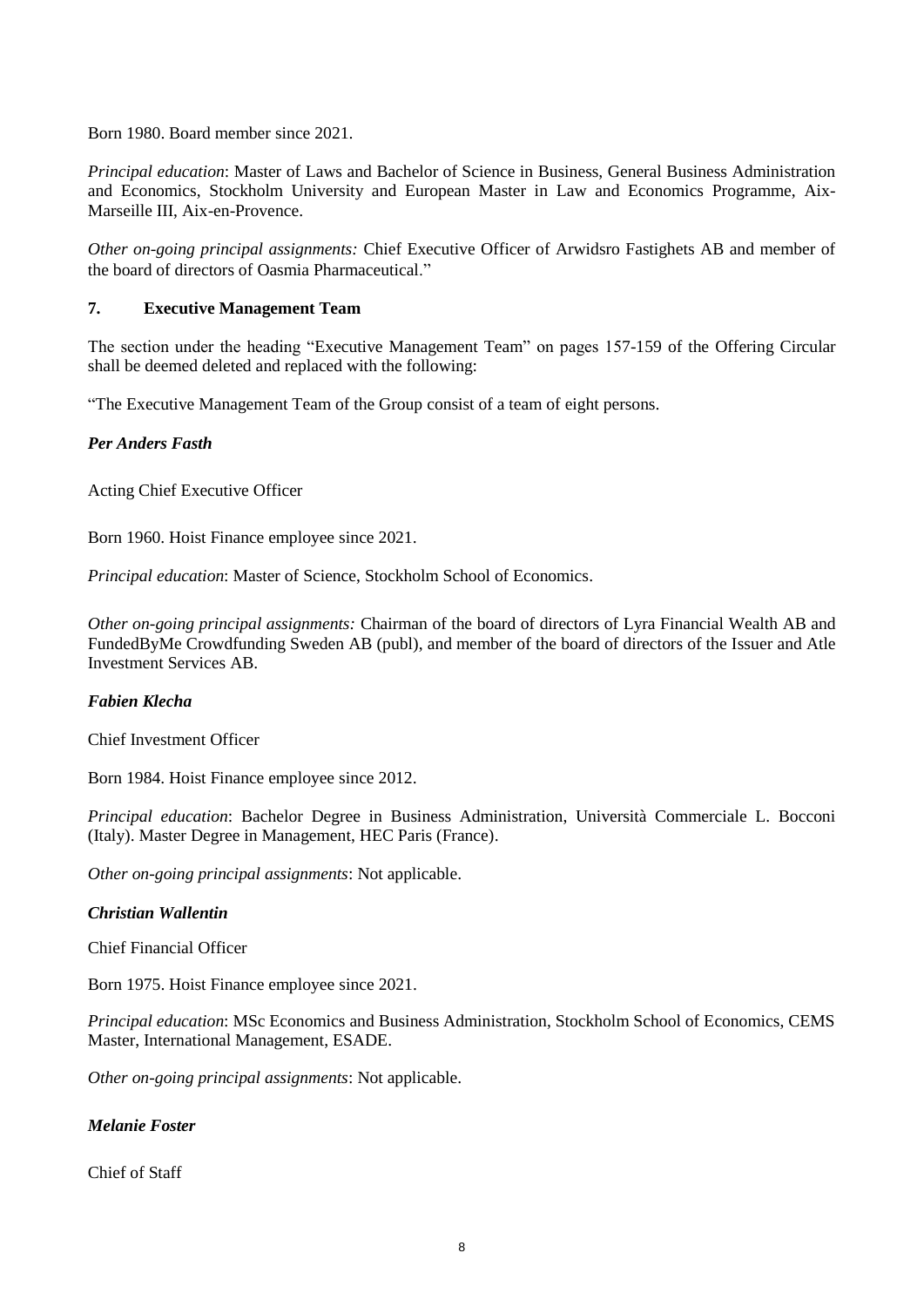Born 1975. Hoist Finance employee since 2012.

*Principal education*: Bachelor of Science, The University of Glasgow.

*Other on-going principal assignments:* Not applicable.

## *Julian Winfield*

Country Manager UK

Born 1970. Hoist Finance employee since 2014.

*Principal education*: Fellow Member of the Association of Chartered Certified Accountants (FCCA), Master of Business Administration (MBA), Manchester Business School.

*Other on-going principal assignments*: Not applicable.

## *Jelle Dekkers*

Chief Operations Officer

Born 1981. Hoist Finance employee since 2017.

*Principal education:* Bachelor in Business Administration at Avans Hogeschool, s'-Hertogenbosch, The Netherlands.

*Other on-going principal assignments:* Hoist Finance Country Manager, BeNeLux.

### *Clemente Reale*

Country Manger Italy

Born 1959. Hoist Finance employee since 2014.

*Principal education:* Economics at University of Fribourg, Switzerland.

*Other on-going principal assignments:* Not applicable.

## *Ulf Eggefors*

Chief People Officer

Born 1961. Hoist Finance employee since 2017.

*Principal education*: Bachelor in Business Administration at University of Stockholm, Sweden.

Other on-going principal assignments: Not applicable."

### **8. General Information**